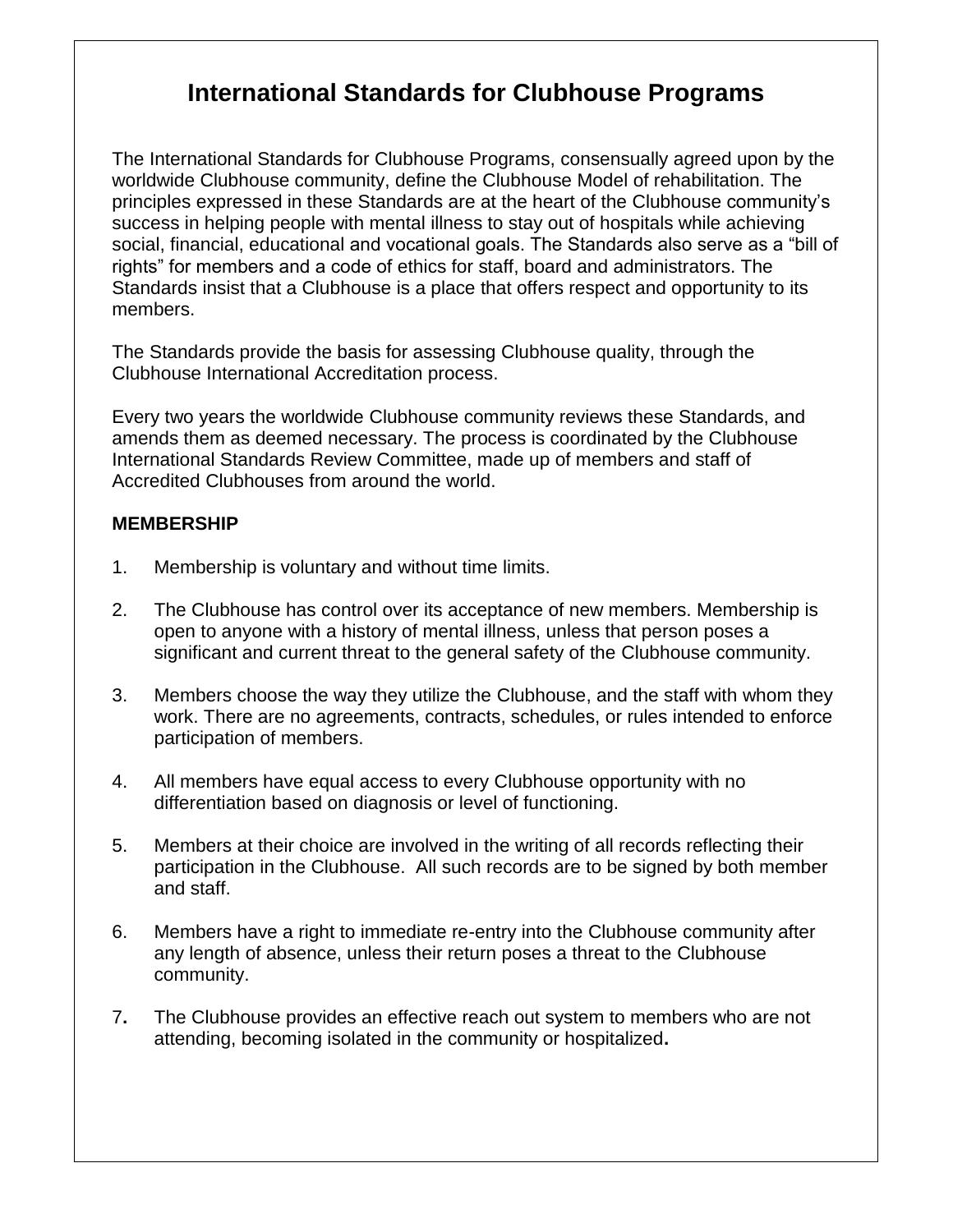## **RELATIONSHIPS**

- 8. All Clubhouse meetings are open to both members and staff. There are no formal member only meetings or formal staff only meetings where program decisions and member issues are discussed.
- 9. Clubhouse staff are sufficient to engage the membership, yet few enough to make carrying out their responsibilities impossible without member involvement.
- 10. Clubhouse staff have generalist roles. All staff share employment, housing, evening and weekend, holiday and unit responsibilities. Clubhouse staff do not divide their time between Clubhouse and other major work responsibilities that conflict with the unique nature of member/staff relationships.
- 11. Responsibility for the operation of the Clubhouse lies with the members and staff and ultimately with the Clubhouse director. Central to this responsibility is the engagement of members and staff in all aspects of Clubhouse operation.

#### **SPACE**

- 12. The Clubhouse has its own identity, including its own name, mailing address and telephone number.
- 13. The Clubhouse is located in its own physical space. It is separate from any mental health center or institutional settings, and is impermeable to other programs. The Clubhouse is designed to facilitate the work-ordered day and at the same time be attractive, adequate in size, and convey a sense of respect and dignity.
- 14. All Clubhouse space is member and staff accessible. There are no staff only or member only spaces.

#### **WORK-ORDERED DAY**

- 15. The work-ordered day engages members and staff together, side-by-side, in the running of the Clubhouse. The Clubhouse focuses on strengths, talents and abilities; therefore, the work-ordered day must not include medication clinics, day treatment or therapy programs within the Clubhouse.
- 16. The work done in the Clubhouse is exclusively the work generated by the Clubhouse in the operation and enhancement of the Clubhouse community. No work for outside individuals or agencies, whether for pay or not, is acceptable work in the Clubhouse. Members are not paid for any Clubhouse work, nor are there any artificial reward systems.
- 17. The Clubhouse is open at least five days a week. The work-ordered day parallels typical working hours.
- 18. The Clubhouse is organized into one or more work units, each of which has sufficient staff, members and meaningful work to sustain a full and engaging work-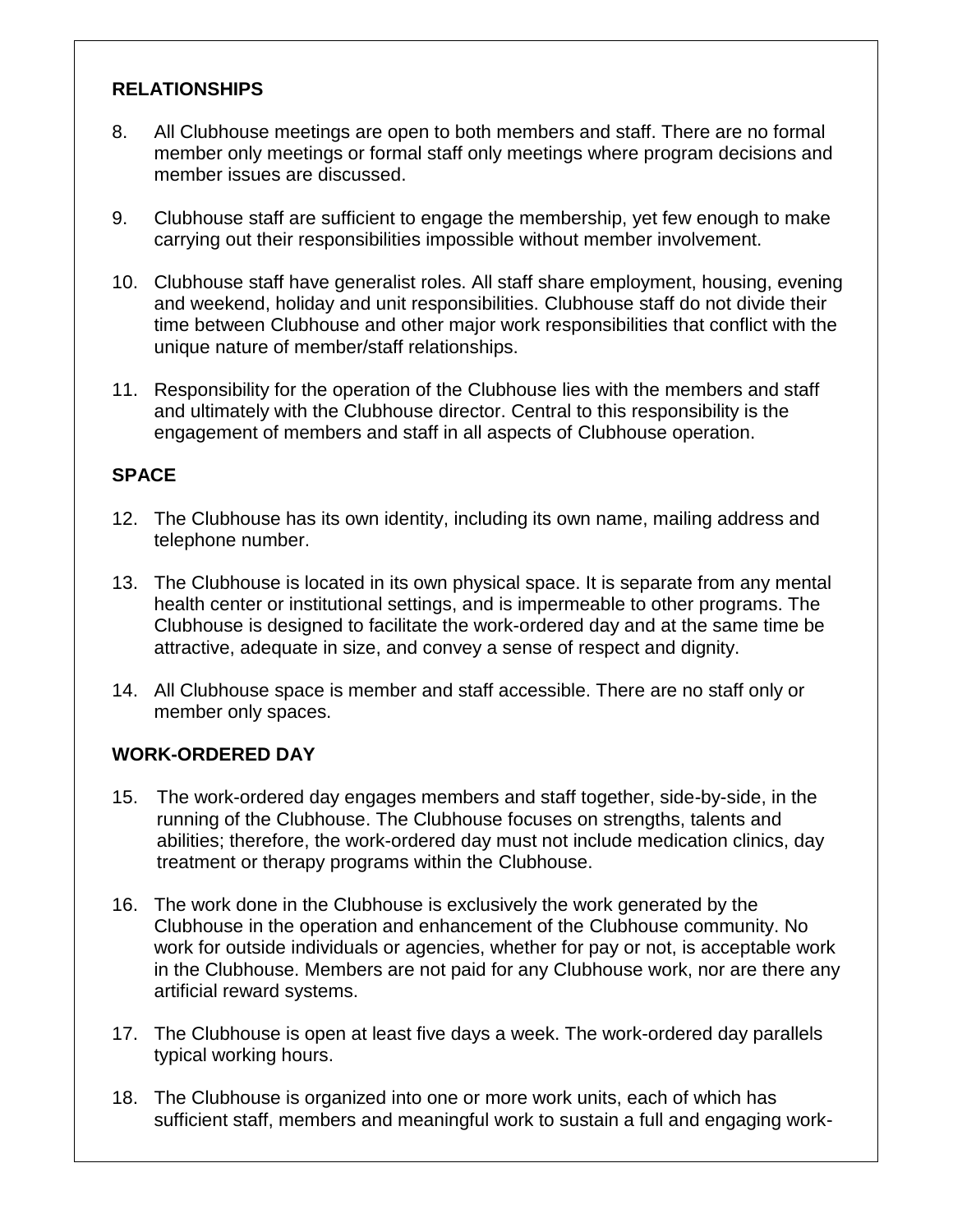ordered day. Unit meetings are held to foster relationships as well as to organize and plan the work of the day.

- 19. All work in the Clubhouse is designed to help members regain self worth, purpose and confidence; it is not intended to be job specific training.
- 20. Members have the opportunity to participate in all the work of the Clubhouse, including administration, research, enrollment and orientation, reach out, hiring, training and evaluation of staff, public relations, advocacy and evaluation of Clubhouse effectiveness.

#### **EMPLOYMENT**

21. The Clubhouse enables its members to return to paid work through Transitional Employment, Supported Employment and Independent Employment; therefore, the Clubhouse does not provide employment to members through in-house businesses, segregated Clubhouse enterprises or sheltered workshops.

## **Transitional Employment**

- 22. The Clubhouse offers its own Transitional Employment program, which provides as a right of membership opportunities for members to work on job placements in the labor market. As a defining characteristic of a Clubhouse Transitional Employment program, the Clubhouse guarantees coverage on all placements during member absences. In addition the Transitional Employment program meets the following basic criteria.
	- a. The desire to work is the single most important factor determining placement opportunity.
	- b. Placement opportunities will continue to be available regardless of the level of success in previous placements.
	- c. Members work at the employer's place of business.
	- d. Members are paid the prevailing wage rate, but at least minimum wage, directly by the employer.
	- e. Transitional Employment placements are drawn from a wide variety of job opportunities.
	- f. Transitional Employment placements are part-time and time-limited, generally 15 to 20 hours per week and from six to nine months in duration.
	- g. Selection and training of members on Transitional Employment is the responsibility of the Clubhouse, not the employer.
	- h. Clubhouse members and staff prepare reports on TE placements for all appropriate agencies dealing with members' benefits.
	- i. Transitional Employment placements are managed by Clubhouse staff and members and not by TE specialists.
	- j. There are no TE placements within the Clubhouse. Transitional Employment placements at an auspice agency must be off site from the Clubhouse and meet all of the above criteria.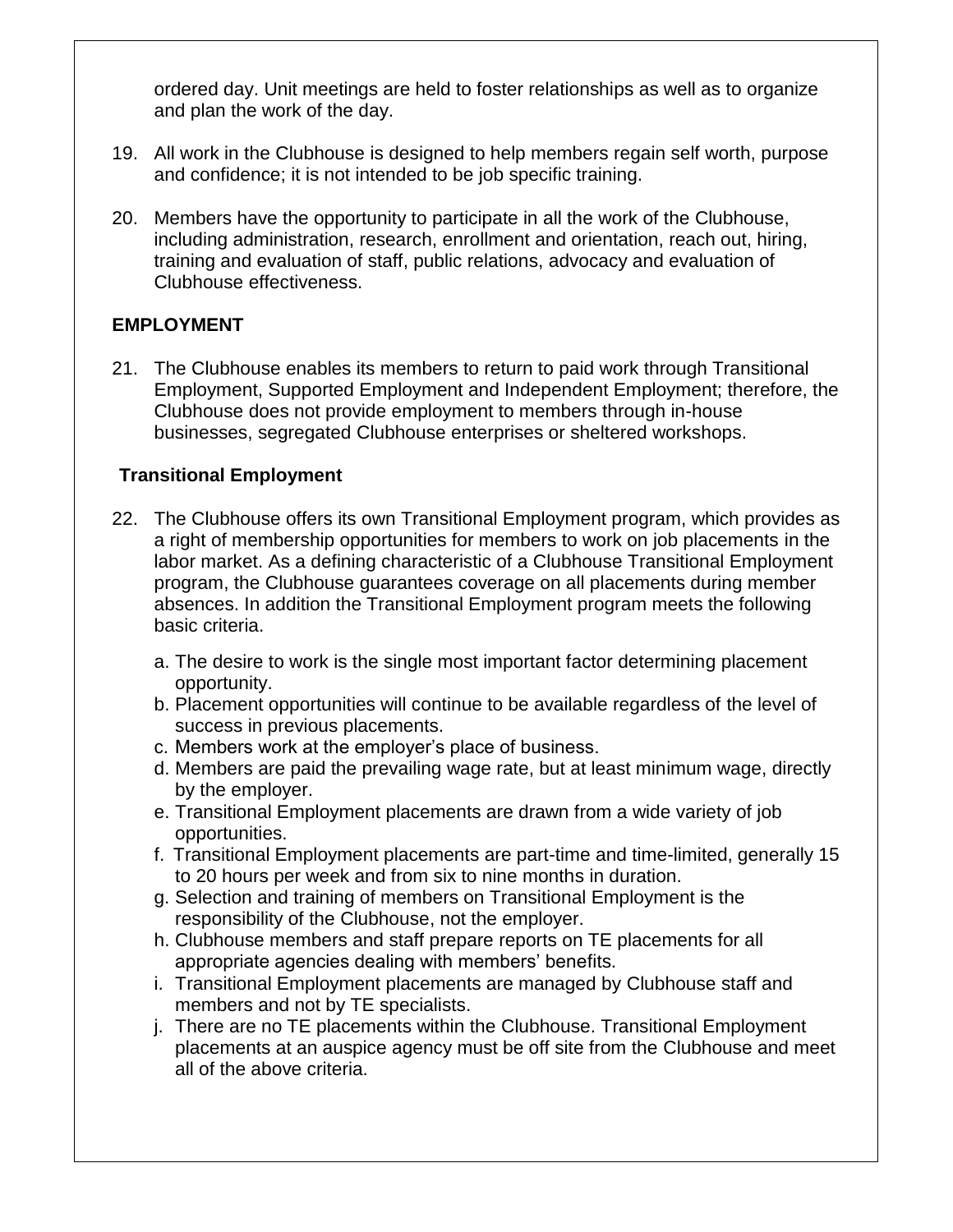## **Supported and Independent Employment**

- 23. The Clubhouse offers its own Supported and Independent Employment Programs to assist members to secure, sustain, and better their employment. As a defining characteristic of Clubhouse Supported Employment, the Clubhouse maintains a relationship with the working member and the employer. Members and staff in partnership determine the type, frequency and location of desired supports.
- 24. Members who are working independently continue to have available all Clubhouse supports and opportunities including advocacy for entitlements, and assistance with housing, clinical, legal, financial and personal issues, as well as participation in evening and weekend programs.

# **EDUCATION**

25. The Clubhouse assists members to reach their vocational and educational goals by helping them take advantage of educational opportunities in the community. When the Clubhouse also provides an in-house education program, it significantly utilizes the teaching and tutoring skills of members.

## **FUNCTIONS OF THE HOUSE**

- 26. The Clubhouse is located in an area where access to local transportation can be assured, both in terms of getting to and from the program and accessing TE opportunities. The Clubhouse provides or arranges for effective alternatives whenever access to public transportation is limited.
- 27. Community support services are provided by members and staff of the Clubhouse. Community support activities are centered in the work unit structure of the Clubhouse. They include helping with entitlements, housing and advocacy, promoting healthy lifestyles, as well as assistance in accessing quality medical, psychological, pharmacological and substance abuse services in the community.
- 28. The Clubhouse provides assistance, activities and opportunities designed to help members develop and maintain healthy lifestyles.
- 29. The Clubhouse is committed to securing a range of choices of safe, decent and affordable housing including independent living opportunities for all members. The Clubhouse has access to opportunities that meet these criteria, or if unavailable, the Clubhouse develops its own housing program. Clubhouse housing programs meet the following basic criteria.
	- a. Members and staff manage the program together.
	- b. Members who live there do so by choice.
	- c. Members choose the location of their housing and their roommates.
	- d. Policies and procedures are developed in a manner consistent with the rest of the Clubhouse culture.